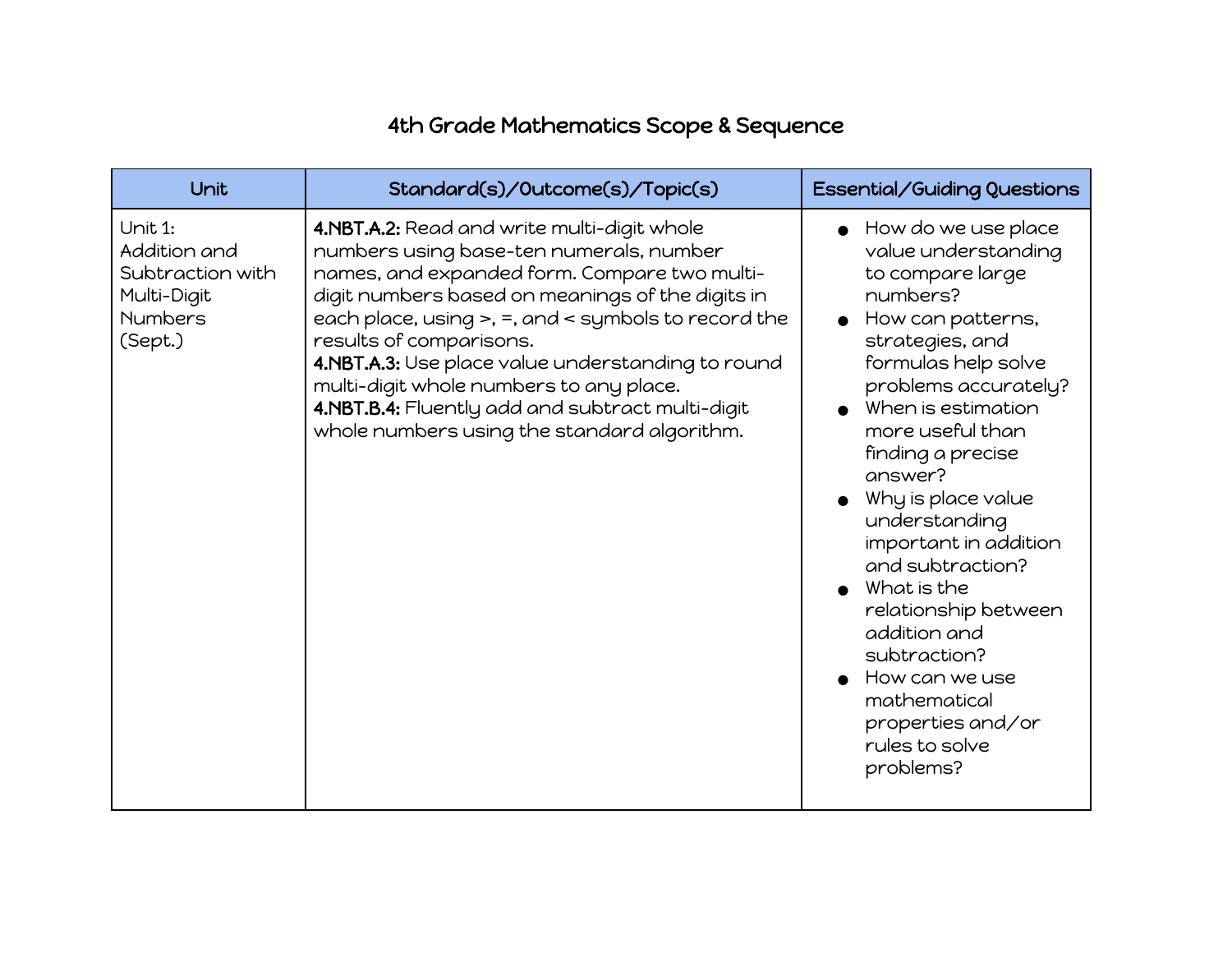| Unit                                                      | Standard(s)/Outcome(s)/Topic(s)                                                                                                                                                                                                                                                                                                                                                                                                                                                                                                                                                                                                                                                                                                                                                                                                                                                                                                                                                                                                                                                                                                                                                                                                                                                                                                                                                     | <b>Essential/Guiding Questions</b>                                                                                                                                                                                                                                                                                                                                                                                                                                                                                                                                                   |
|-----------------------------------------------------------|-------------------------------------------------------------------------------------------------------------------------------------------------------------------------------------------------------------------------------------------------------------------------------------------------------------------------------------------------------------------------------------------------------------------------------------------------------------------------------------------------------------------------------------------------------------------------------------------------------------------------------------------------------------------------------------------------------------------------------------------------------------------------------------------------------------------------------------------------------------------------------------------------------------------------------------------------------------------------------------------------------------------------------------------------------------------------------------------------------------------------------------------------------------------------------------------------------------------------------------------------------------------------------------------------------------------------------------------------------------------------------------|--------------------------------------------------------------------------------------------------------------------------------------------------------------------------------------------------------------------------------------------------------------------------------------------------------------------------------------------------------------------------------------------------------------------------------------------------------------------------------------------------------------------------------------------------------------------------------------|
| Unit 2:<br>Multiplication and<br>Division<br>(Sept.-Nov.) | 4.NBT.A.1: Recognize that in a multi-digit whole<br>number, a digit in one place represents ten times<br>what it represents in the place to its right.<br>For example, recognize that 700 divided by 70<br>equals 10 by applying concepts of place value and<br>division.<br>4.NBT.5: Multiply a whole number of up to four digits<br>by a one-digit whole number, and multiply two<br>two-digit numbers, using strategies based on<br>place value and the properties of operations.<br>Illustrate and explain the calculation by using<br>equations, rectangular arrays, and/or area<br>models.<br>4.NBT.6: Find whole-number quotients and<br>remainders with up to four-digit dividends and<br>one-digit divisors, using strategies based on place<br>value, the properties of operations, and/or the<br>relationship between multiplication and division.<br>Illustrate and explain the calculation by using<br>equations, rectangular arrays, and/or area<br>models.<br>4.0A.3: Solve multistep word problems posed with<br>whole numbers and having whole-number<br>answers using the four operations, including<br>problems in which remainders must be interpreted.<br>Represent these problems using equations with a<br>letter standing for the unknown quantity. Assess<br>the reasonableness of answers using mental<br>computation and estimation strategies including | How does the value of<br>a digit change when it<br>is multiplied and<br>divided by 10?<br>How can patterns,<br>strategies, and<br>formulas help solve<br>problems accurately?<br>When is estimation<br>more useful than<br>finding a precise<br>answer?<br>Why is place value<br>understanding<br>important in<br>multiplication and<br>division?<br>What is the<br>relationship between<br>multiplication and<br>division?<br>How can we use<br>mathematical<br>properties and/or<br>rules to solve<br>problems?<br>What are factors? How<br>are factors of a<br>number determined? |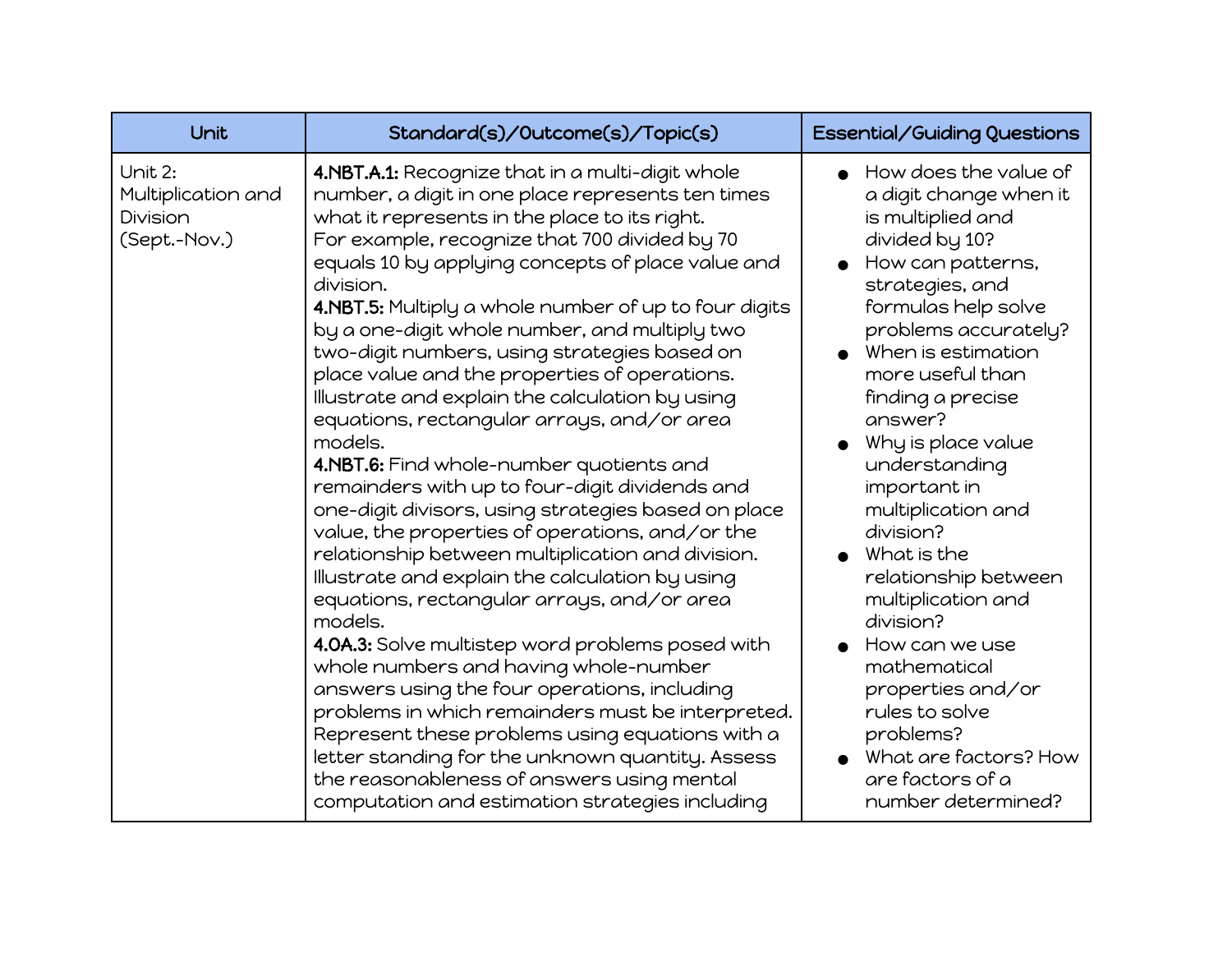|                                                                                      | rounding.<br>4.0A.4: Find all factor pairs for a whole number in<br>the range 1-100. Recognize that a whole number is<br>a multiple of each of its factors. Determine whether<br>a given whole number in the range 1-100 is a<br>multiple of a given one-digit number. Determine<br>whether a given whole number in the range 1-100 is<br>prime or composite.<br>4.0A.5: Generate a number or shape pattern that<br>follows a given rule. Identify apparent features of<br>the pattern that were not explicit in the rule itself.<br>For example, given the rule "add 3" and the<br>starting number 1, generate terms in the resulting<br>sequence and observe that the terms appear to<br>alternate between odd and even numbers. Explain<br>informally why the numbers will continue to<br>alternate in this way.<br>4.MD.3: Apply the area and perimeter formulas for<br>rectangles in real-world and mathematical<br>problems. For example, find the width of a<br>rectangular room given the area of the flooring<br>and the length, by viewing the area formula as a<br>multiplication equation with an unknown factor. | What does it mean for<br>a number to be<br>classified as either<br>prime or composite?<br>How are remainders<br>and divisors related?<br>What is the meaning of<br>a remainder in a<br>division problem?<br>How do compatible<br>numbers aid in dividing<br>whole numbers?<br>How can an<br>understanding of<br>representing multi-<br>digit multiplication help<br>in solving area<br>problems? |
|--------------------------------------------------------------------------------------|-------------------------------------------------------------------------------------------------------------------------------------------------------------------------------------------------------------------------------------------------------------------------------------------------------------------------------------------------------------------------------------------------------------------------------------------------------------------------------------------------------------------------------------------------------------------------------------------------------------------------------------------------------------------------------------------------------------------------------------------------------------------------------------------------------------------------------------------------------------------------------------------------------------------------------------------------------------------------------------------------------------------------------------------------------------------------------------------------------------------------------|--------------------------------------------------------------------------------------------------------------------------------------------------------------------------------------------------------------------------------------------------------------------------------------------------------------------------------------------------------------------------------------------------|
| Unit                                                                                 | Standard(s)/Outcome(s)/Topic(s)                                                                                                                                                                                                                                                                                                                                                                                                                                                                                                                                                                                                                                                                                                                                                                                                                                                                                                                                                                                                                                                                                               | Essential/Guiding Questions                                                                                                                                                                                                                                                                                                                                                                      |
| Unit 3:<br>Decomposing and<br>Composing<br>Fractions/<br>Fraction<br>Equivalence and | 4.NF.1: Explain why a fraction a/b is equivalent to a<br>fraction $(n * a) / (n * b)$ by using visual fraction<br>models, with attention to how the number and size<br>of the parts differ even though the two fractions<br>themselves are the same size. Use this principle to<br>recognize and generate equivalent fractions.                                                                                                                                                                                                                                                                                                                                                                                                                                                                                                                                                                                                                                                                                                                                                                                               | What is a fraction?<br>How does the size of<br>the whole or set<br>impact the relative<br>value of the fraction<br>named?                                                                                                                                                                                                                                                                        |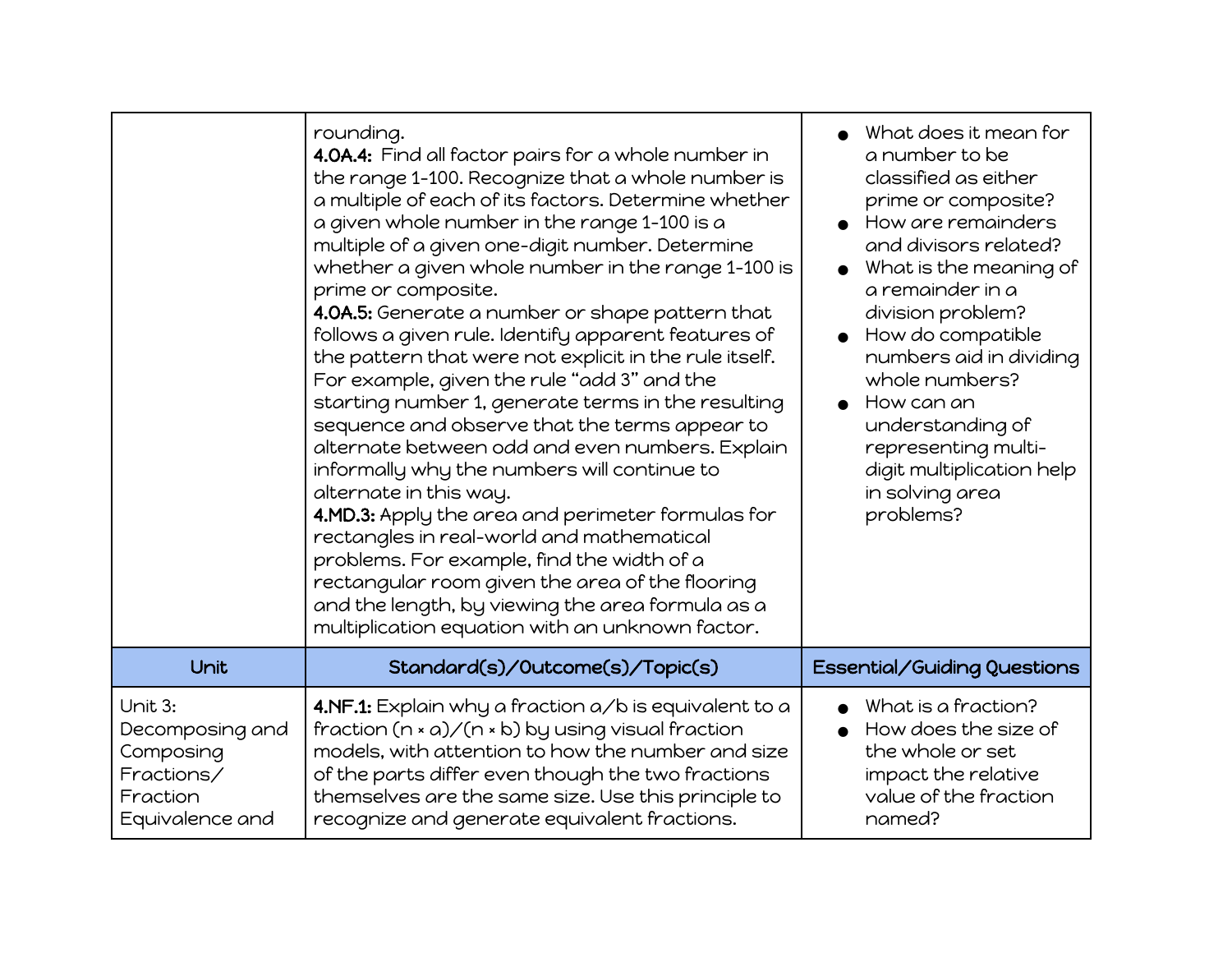| Comparison<br>(Nov./Dec.)                                                                            | 4.NF.2: Compare two fractions with different<br>numerators and different denominators, e.g. by<br>creating common denominators or numerators, or<br>by comparing to a benchmark fraction such as $\frac{1}{2}$ .<br>Recognize that comparisons are valid only when<br>the two fractions refer to the same whole. Record<br>the results of comparisons with symbols $>$ , =, or $<$<br>and justify the conclusions, e.g. by using a visual<br>fraction model.<br><b>4.NF.3:</b> Understand a fraction $a/b$ with $a > 1$ as a<br>sum of fractions 1/b.<br>a. Understand addition and subtraction of<br>fractions as joining and separating parts referring<br>to the same whole.<br>b. Decompose a fraction into a sum of fractions<br>with the same denominator in more than one way,<br>recording each decomposition by an equation.<br>Justify decompositions, e.g., by using a visual<br>fraction model. Examples: $3/8 = 1/8 + 1/8 + 1/8$ ;<br>$3/8 = 1/8 + 2/8$ ; $21/8 = 1 + 1 + 1/8 = 8/8 + 8/8 + 1/8$ . | How can fractions be<br>represented on a<br>number line?<br>How are unit fractions<br>used to compose<br>other fractions?<br>Why is there no least<br>or greatest fraction on<br>the number line?<br>How can we use<br>reasoning to compare<br>fractions?<br>How can fractions with<br>different-sized<br>fractional parts<br>describe the same-<br>sized region?<br>How can whole<br>numbers be<br>expressed as<br>fractions? |
|------------------------------------------------------------------------------------------------------|-----------------------------------------------------------------------------------------------------------------------------------------------------------------------------------------------------------------------------------------------------------------------------------------------------------------------------------------------------------------------------------------------------------------------------------------------------------------------------------------------------------------------------------------------------------------------------------------------------------------------------------------------------------------------------------------------------------------------------------------------------------------------------------------------------------------------------------------------------------------------------------------------------------------------------------------------------------------------------------------------------------------|--------------------------------------------------------------------------------------------------------------------------------------------------------------------------------------------------------------------------------------------------------------------------------------------------------------------------------------------------------------------------------------------------------------------------------|
| Unit                                                                                                 | Standard(s)/Outcome(s)/Topic(s)                                                                                                                                                                                                                                                                                                                                                                                                                                                                                                                                                                                                                                                                                                                                                                                                                                                                                                                                                                                 | Essential/Guiding Questions                                                                                                                                                                                                                                                                                                                                                                                                    |
| Unit 4:<br>Addition/<br>Subtraction with<br>Fractions and<br><b>Decimal Fractions</b><br>(Dec./Jan.) | 4.NF.1: Explain why a fraction a/b is equivalent to a<br>fraction $(n * a) / (n * b)$ by using visual fraction<br>models, with attention to how the number and size<br>of the parts differ even though the two fractions<br>themselves are the same size. Use this principle to<br>recognize and generate equivalent fractions.<br>4.NF.A.3:<br>c. Add and subtract mixed numbers with like                                                                                                                                                                                                                                                                                                                                                                                                                                                                                                                                                                                                                     | How can we determine<br>the operation(s)<br>needed to solve multi-<br>step word problems?<br>What strategy can l<br>use to determine the<br>reasonableness of my<br>answer?                                                                                                                                                                                                                                                    |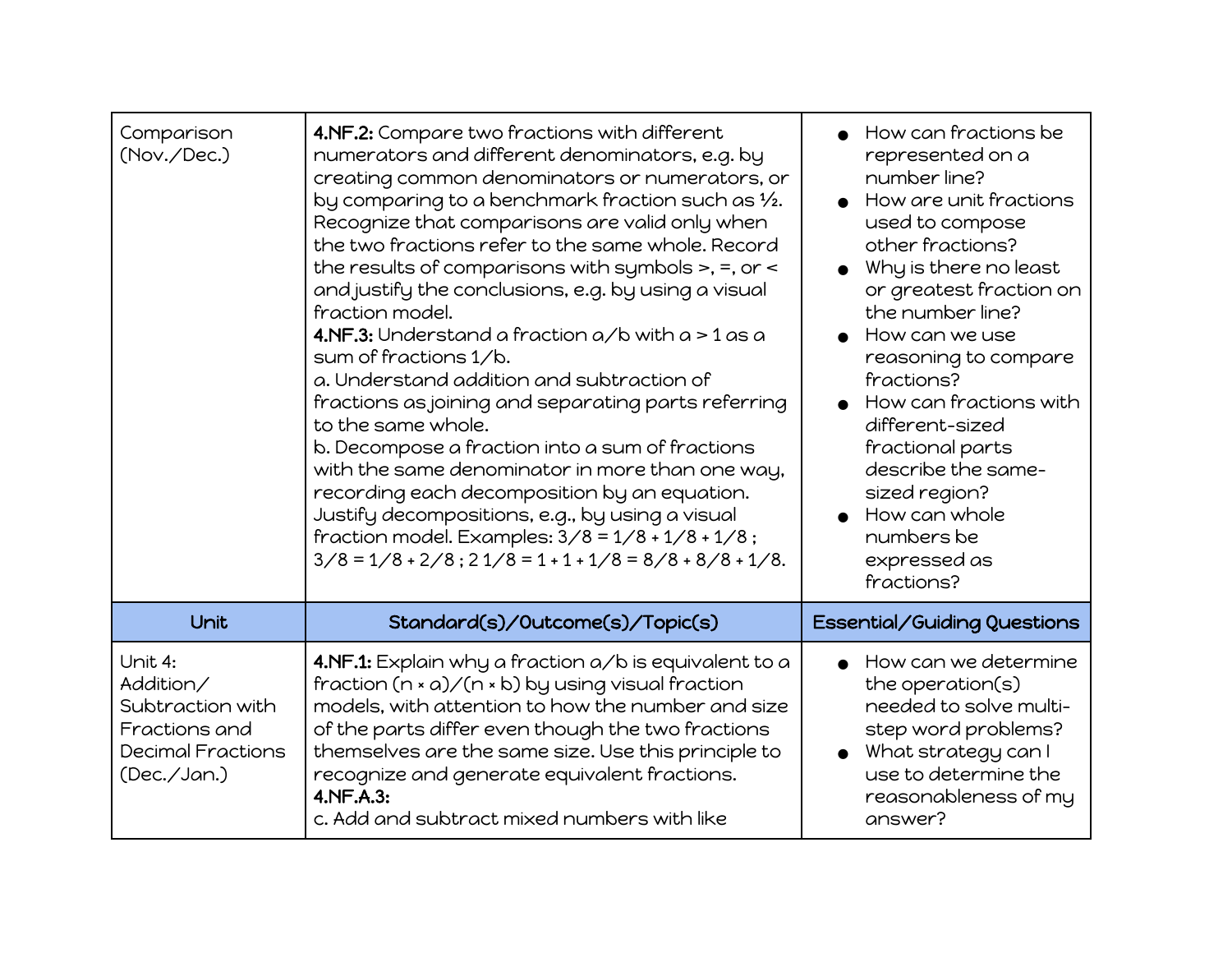|  | denominators, e.g., by replacing each mixed<br>number with an equivalent fraction, and/or by<br>using properties of operations and the<br>relationship between addition and subtraction.<br>d. Solve word problems involving addition and<br>subtraction of fractions referring to the same<br>whole and having like denominators, e.g., by using<br>visual fraction models and equations to represent<br>the problem<br>4.NF.C.5: Express a fraction with denominator 10 as<br>an equivalent fraction with denominator 100, and<br>use this technique to add two fractions with<br>respective denominators 10 and 100.<br>For example, express 3/10 as 30/100 and add 3/10<br>$+4/100 = 34/100$<br>4.NF.C.6: Use decimal notation for fractions with<br>denominators 10 or 100. For example, rewrite 0.62<br>as 62/100; describe a length as 0.62 meters; locate<br>0.62 on a number line diagram.<br>4.NF.C.7: Compare two decimals to hundredths by<br>reasoning about their size. Recognize that<br>comparisons are valid only when the two decimals<br>refer to the same whole. Record the results of<br>comparisons with the symbols $\ge$ , $\equiv$ , or $\le$ , and<br>justify the conclusions, e.g., by using a visual<br>model.<br>4.MD.B.4: Make a line plot to display a data set of<br>measurements in fractions of a unit $(1/2, 1/4, 1/8)$ .<br>Solve problems involving addition and subtraction<br>of fractions by using information presented in line<br>plots. | How can we use math<br>properties, patterns,<br>and rules to solve<br>problems?<br>$\bullet$ How are unit fractions<br>used to compose<br>other fractions?<br>How can whole<br>numbers be<br>expressed as<br>fractions?<br>How can we use<br>measurement to solve<br>problems?<br>How can we create line<br>plots to represent<br>data?<br>What is a decimal?<br>How are fractions and<br>decimals related?<br>How can decimals be<br>represented?<br>How can we use<br>reasoning to compare<br>decimals? |
|--|------------------------------------------------------------------------------------------------------------------------------------------------------------------------------------------------------------------------------------------------------------------------------------------------------------------------------------------------------------------------------------------------------------------------------------------------------------------------------------------------------------------------------------------------------------------------------------------------------------------------------------------------------------------------------------------------------------------------------------------------------------------------------------------------------------------------------------------------------------------------------------------------------------------------------------------------------------------------------------------------------------------------------------------------------------------------------------------------------------------------------------------------------------------------------------------------------------------------------------------------------------------------------------------------------------------------------------------------------------------------------------------------------------------------------------------------------------------------------------|-----------------------------------------------------------------------------------------------------------------------------------------------------------------------------------------------------------------------------------------------------------------------------------------------------------------------------------------------------------------------------------------------------------------------------------------------------------------------------------------------------------|
|--|------------------------------------------------------------------------------------------------------------------------------------------------------------------------------------------------------------------------------------------------------------------------------------------------------------------------------------------------------------------------------------------------------------------------------------------------------------------------------------------------------------------------------------------------------------------------------------------------------------------------------------------------------------------------------------------------------------------------------------------------------------------------------------------------------------------------------------------------------------------------------------------------------------------------------------------------------------------------------------------------------------------------------------------------------------------------------------------------------------------------------------------------------------------------------------------------------------------------------------------------------------------------------------------------------------------------------------------------------------------------------------------------------------------------------------------------------------------------------------|-----------------------------------------------------------------------------------------------------------------------------------------------------------------------------------------------------------------------------------------------------------------------------------------------------------------------------------------------------------------------------------------------------------------------------------------------------------------------------------------------------------|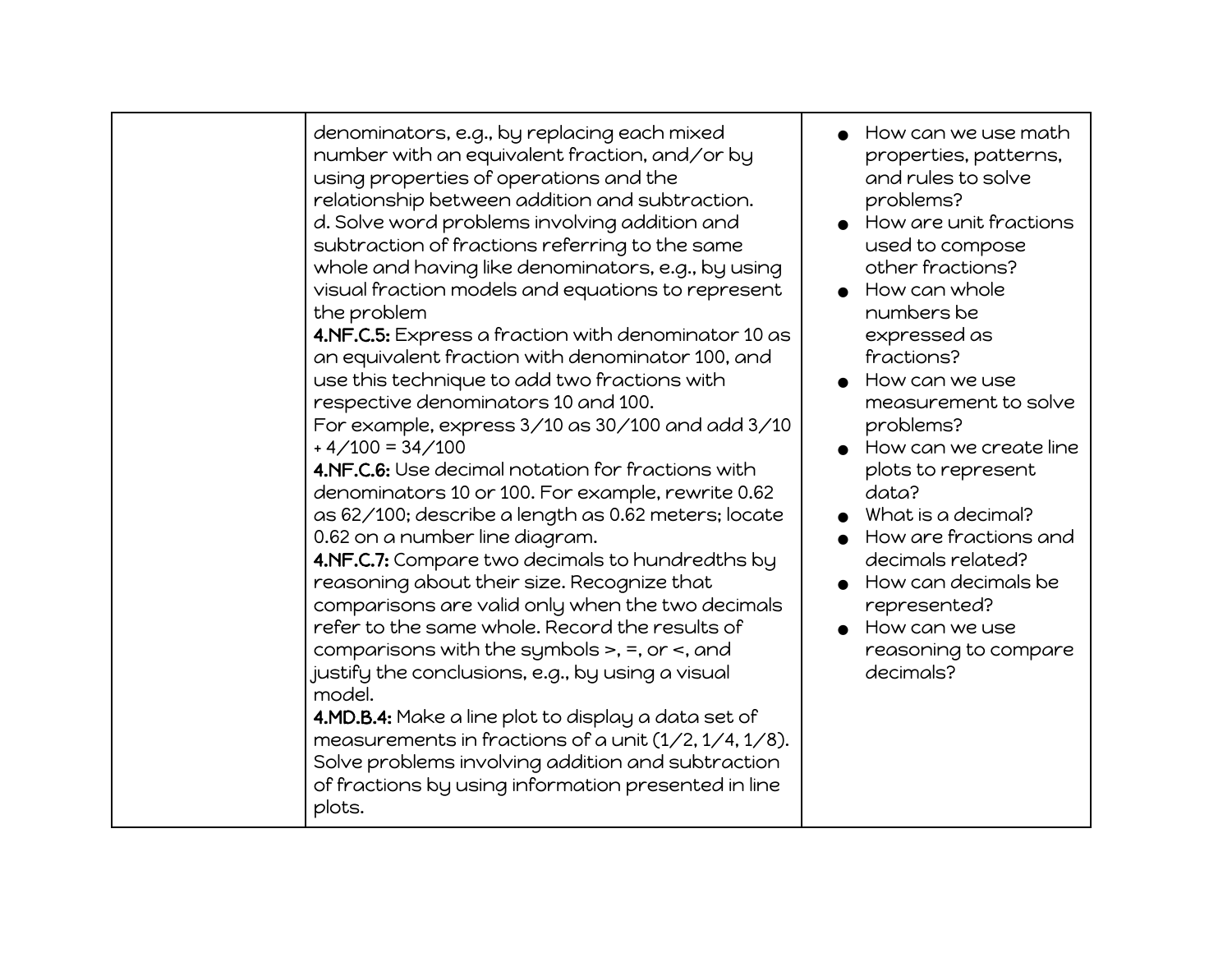| Unit                                               | Standard(s)/Outcome(s)/Topic(s)                                                                                                                                                                                                                                                                                                                                                                                                                                                                                                                                                                                                                                                                                                                                                                                                                                                                                                                                                                                                                                                                                                                                                                                                                                                                                                          | Essential/Guiding Questions                                                                                                                                                                                                                                                                                                                                                                                                                                           |
|----------------------------------------------------|------------------------------------------------------------------------------------------------------------------------------------------------------------------------------------------------------------------------------------------------------------------------------------------------------------------------------------------------------------------------------------------------------------------------------------------------------------------------------------------------------------------------------------------------------------------------------------------------------------------------------------------------------------------------------------------------------------------------------------------------------------------------------------------------------------------------------------------------------------------------------------------------------------------------------------------------------------------------------------------------------------------------------------------------------------------------------------------------------------------------------------------------------------------------------------------------------------------------------------------------------------------------------------------------------------------------------------------|-----------------------------------------------------------------------------------------------------------------------------------------------------------------------------------------------------------------------------------------------------------------------------------------------------------------------------------------------------------------------------------------------------------------------------------------------------------------------|
| Unit 5:<br>Geometry and<br>Patterns<br>(Feb./Mar.) | 4.G.A.1: Draw points, lines, line segments, rays,<br>angles (right, acute, obtuse), and perpendicular<br>and parallel lines. Identify these in two-dimensional<br>figures.<br>4.G.A.2: Classify two-dimensional figures based on<br>the presence or absence of parallel or<br>perpendicular lines, or the presence or absence of<br>angles of a specified size. Recognize right triangles<br>as a category, and identify right triangles.<br>4.G.A.3: Recognize a line of symmetry for a two-<br>dimensional figure as a line across the figure such<br>that the figure can be folded along the line into<br>matching parts. Identify line-symmetric figures<br>and draw lines of symmetry.<br>4.MD.C.5: Recognize angles as geometric shapes<br>that are formed wherever two rays share a<br>common endpoint, and understand concepts of<br>angle measurement.<br>4.MD.C.5.a: An angle is measured with reference to<br>a circle with its center at the common endpoint of<br>the rays, by considering the fraction of the circular<br>arc between the points where the two rays<br>intersect the circle. An angle that turns through<br>1/360 of a circle is called a "one-degree angle," and<br>can be used to measure angles.<br>4.MD.C.5.b: An angle that turns through n one-<br>degree angles is said to have an angle measure of | How can two-<br>dimensional figures be<br>classified?<br>How can parallelism,<br>perpendicularity, and<br>angle measure be<br>used to analyze<br>quadrilaterals and<br>triangles?<br>How are quadrilaterals<br>similar and different?<br>How are triangles alike<br>and different?<br>How do I know when a<br>figure is symmetrical?<br>How do you measure<br>an angle?<br>How do you construct<br>an angle of a given<br>measure?<br>How can an angle be<br>divided? |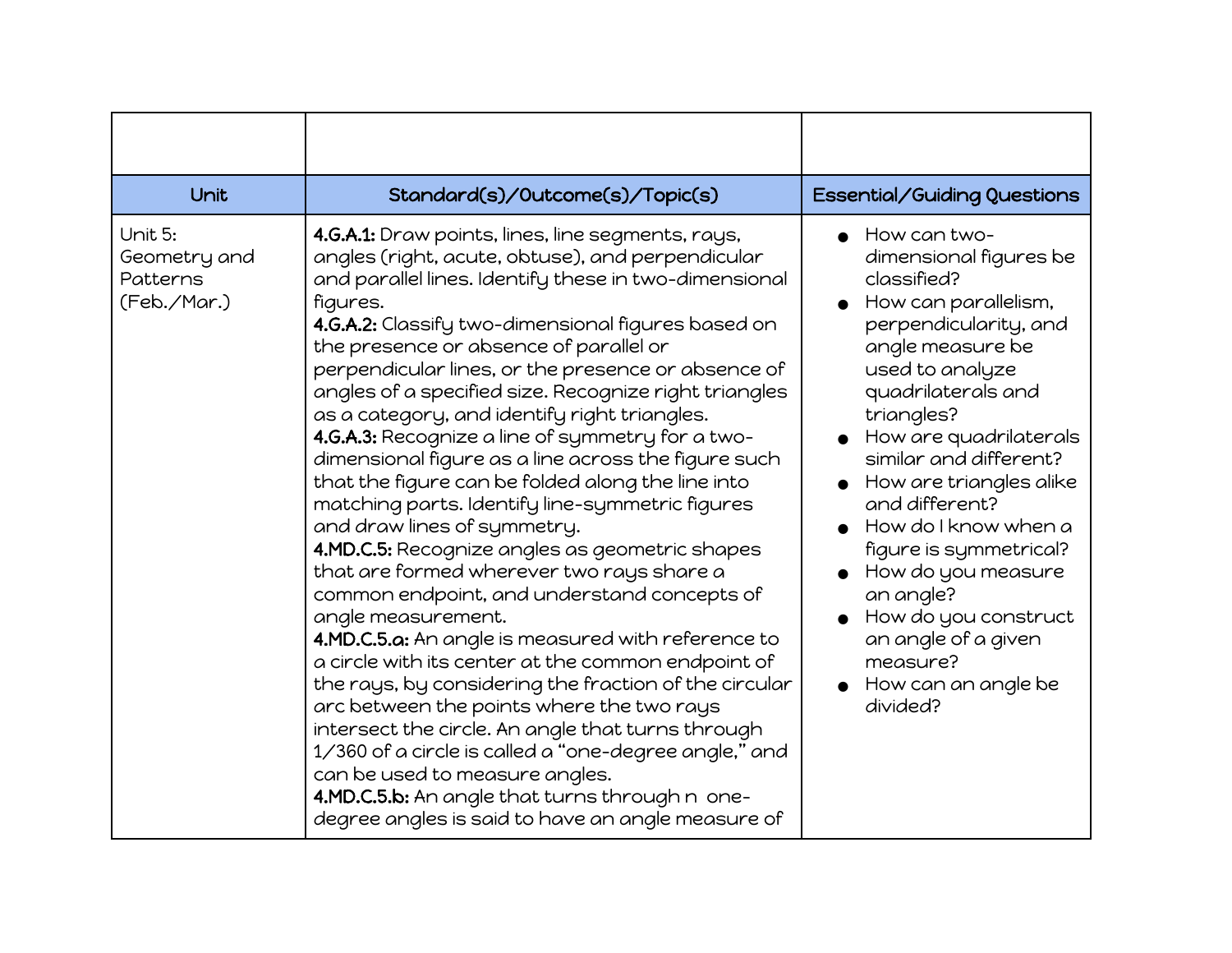|                                                                           | n degrees.<br>4.MD.C.6: Measure angles in whole-number degrees<br>using a protractor. Sketch angles of specified<br>measure.<br>4.MD.C.7: Recognize angle measure as additive.<br>When an angle is decomposed into non-<br>overlapping parts, the angle measure of the whole<br>is the sum of the angle measures of the parts.<br>Solve addition and subtraction problems to find<br>unknown angles on a diagram in real world and<br>mathematical problems, e.g., by using an equation<br>with a symbol for the unknown angle measure.<br>4.0A.C.5: Generate a number or shape pattern that<br>follows a given rule. Identify apparent features of<br>the pattern that were not explicit in the rule itself. |                                                                                                                                                                                                                                                                                                      |
|---------------------------------------------------------------------------|---------------------------------------------------------------------------------------------------------------------------------------------------------------------------------------------------------------------------------------------------------------------------------------------------------------------------------------------------------------------------------------------------------------------------------------------------------------------------------------------------------------------------------------------------------------------------------------------------------------------------------------------------------------------------------------------------------------|------------------------------------------------------------------------------------------------------------------------------------------------------------------------------------------------------------------------------------------------------------------------------------------------------|
| Unit                                                                      | Standard(s)/Outcome(s)/Topic(s)                                                                                                                                                                                                                                                                                                                                                                                                                                                                                                                                                                                                                                                                               | Essential/Guiding Questions                                                                                                                                                                                                                                                                          |
| Unit 6:<br>Multiplicative<br>Comparison and<br>Measurement<br>(Mar./Apr.) | 4.0A.A.1: Interpret a multiplication equation as a<br>comparison, e.g. interpret $35 = 5 \times 7$ as a statement<br>that 35 is 5 times as many as 7 and 7 times as many<br>as 5. Represent verbal statements of multiplicative<br>comparisons as multiplication equations.<br>4.0A.A.2: Multiply or divide to solve word problems<br>involving multiplicative comparison, e.g., by using<br>drawings and equations with a symbol for the<br>unknown number to represent the problem,<br>distinguishing multiplicative comparison from<br>additive comparison.<br>4.0A.3: Solve multistep word problems posed with<br>whole numbers and having whole-number<br>answers using the four operations, including   | How can quantities be<br>compared<br>multiplicatively?<br>How are units within a<br>single system of<br>measure related to<br>one other?<br>How can multiplication<br>help us to solve<br>problems?<br>How can rounding help<br>us compute problems?<br>What is a reasonable<br>answer to a problem? |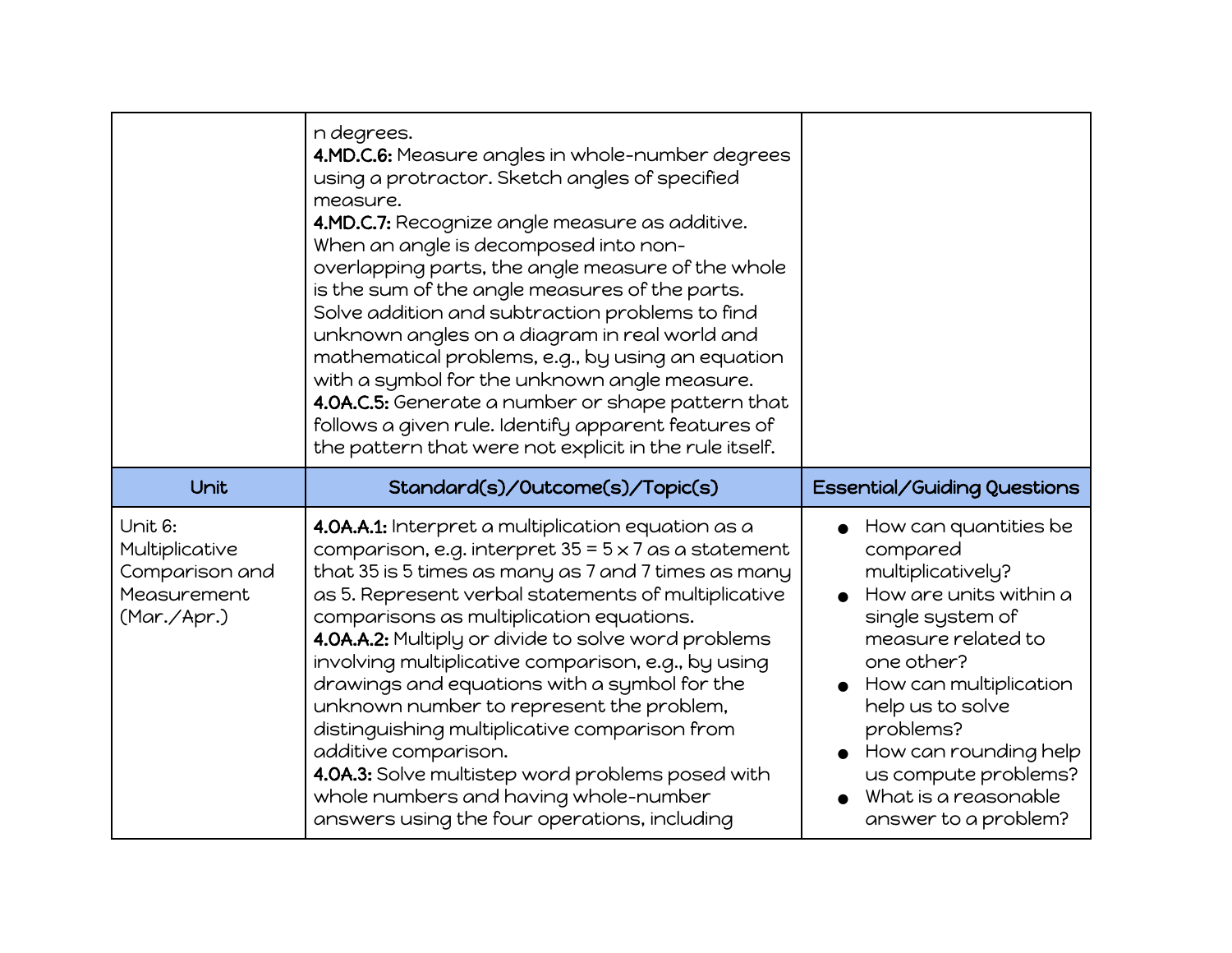|                                                                  | problems in which remainders must be interpreted.<br>Represent these problems using equations with a<br>letter standing for the unknown quantity. Assess<br>the reasonableness of answers using mental<br>computation and estimation strategies including<br>rounding.<br>4.MD.A.1: Know relative sizes of measurement units<br>within one system of units including km, m, cm, kg,<br>g, lb, oz, l, mL, hr, min, sec. Within a single system of<br>measurement, express measurements in a larger<br>unit in terms of a smaller unit. Record<br>measurement equivalents in a two-column table.<br>4.MD.A.2: Use the four operations to solve word<br>problems involving distances, intervals of time,<br>liquid volumes, masses of objects, and money,<br>including problems involving simple fractions or<br>decimals, and problems that require expressing<br>measurements given in a larger unit in terms of a<br>smaller unit. Represent measurement quantities<br>using diagrams such as number line diagrams that<br>feature a measurement scale. | How can measurement<br>relationships be used<br>to solve problems?                                                                                 |
|------------------------------------------------------------------|---------------------------------------------------------------------------------------------------------------------------------------------------------------------------------------------------------------------------------------------------------------------------------------------------------------------------------------------------------------------------------------------------------------------------------------------------------------------------------------------------------------------------------------------------------------------------------------------------------------------------------------------------------------------------------------------------------------------------------------------------------------------------------------------------------------------------------------------------------------------------------------------------------------------------------------------------------------------------------------------------------------------------------------------------------|----------------------------------------------------------------------------------------------------------------------------------------------------|
| Unit                                                             | Standard(s)/Outcome(s)/Topic(s)                                                                                                                                                                                                                                                                                                                                                                                                                                                                                                                                                                                                                                                                                                                                                                                                                                                                                                                                                                                                                         | Essential/Guiding Questions                                                                                                                        |
| Unit 7:<br>Multiplying<br>Fractions by<br>Whole Numbers<br>(May) | 4.0A.A.1: Interpret a multiplication equation as a<br>comparison, e.g. interpret $35 = 5 \times 7$ as a statement<br>that 35 is 5 times as many as 7 and 7 times as many<br>as 5. Represent verbal statements of multiplicative<br>comparisons as multiplication equations.<br>4.NF.1: Explain why a fraction a/b is equivalent to<br>a fraction $(n * a) / (n * b)$ by using visual fraction                                                                                                                                                                                                                                                                                                                                                                                                                                                                                                                                                                                                                                                           | $\bullet$ How is multiplying<br>fractions similar to<br>multiplying whole<br>numbers?<br>How can multiplying a<br>fraction by a whole<br>number be |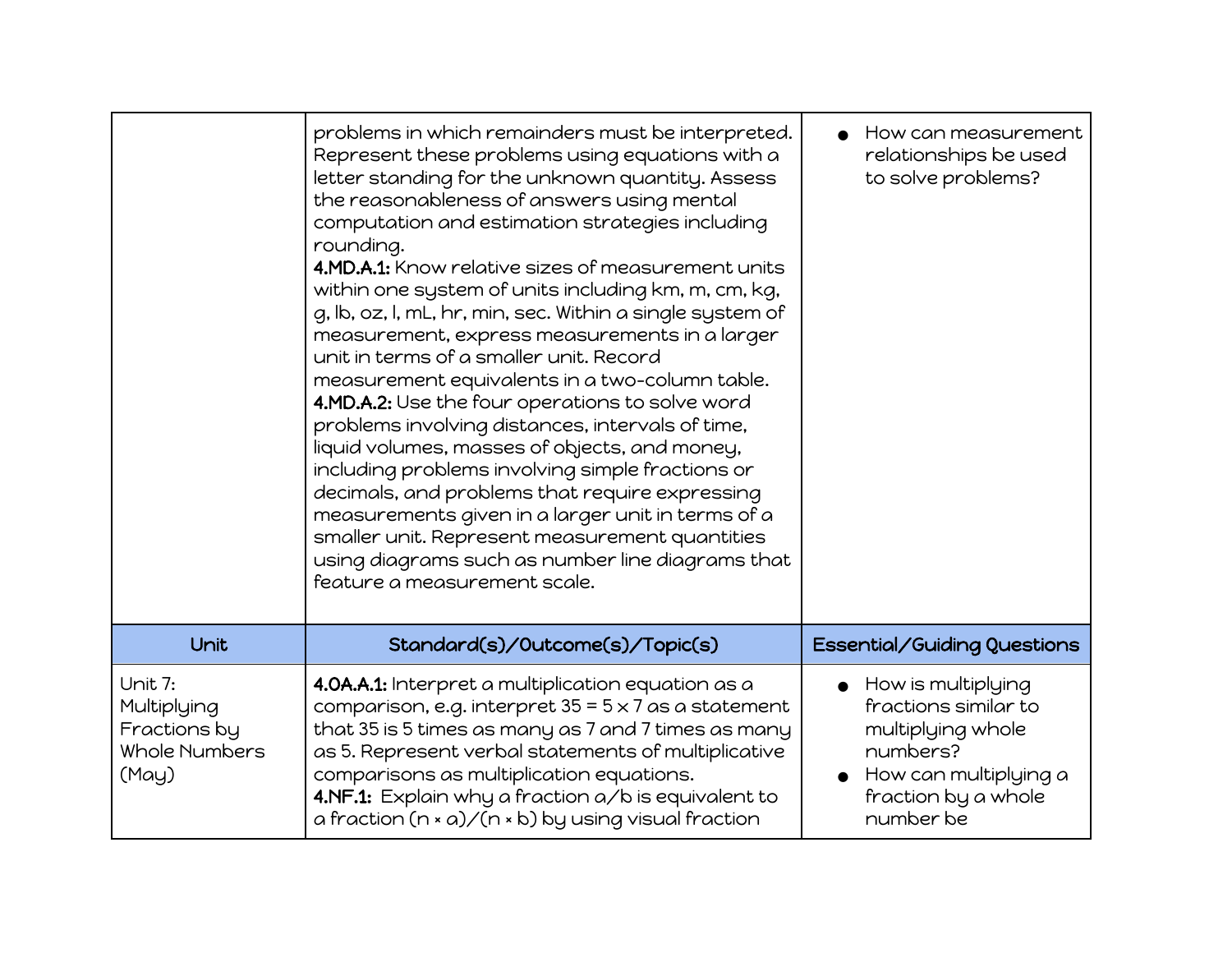|                                                         | models, with attention to how the number and size<br>of the parts differ even though the two fractions<br>themselves are the same size. Use this principle to<br>recognize and generate equivalent fractions.<br>4.NF.B.4.a: Understand a fraction a/b as a multiple<br>of 1/b. For example, use a visual fraction model to<br>represent 5/4 as the product $5 \times (1/4)$ , recording<br>the conclusion by the equation $5/4 = 5 \times (1/4)$ .<br>4.NF.B.4.b: Understand a multiple of a/b as a<br>multiple of 1/b, and use this understanding to<br>multiply a fraction by a whole number. For<br>example, use a visual fraction model to express $3 \times$<br>$(2/5)$ as $6 \times (1/5)$ , recognizing this product as $6/5$ .<br>$(ln general, n \times (a/b) = (n \times a/b)$<br>4.NF.B.4.c: Solve word problems involving<br>multiplication of a fraction by a whole number,<br>e.g. by using visual fraction models and equations<br>to represent the problem. For example, if each<br>person at a party will eat 3/8 of a pound of roast<br>beef, and there will be 5 people at the party, how<br>many pounds of roast beef will be needed?<br>Between what two whole numbers<br>does your answer lie? | represented using<br>area and<br>measurement models,<br>as well a number line?<br>How can estimation of<br>fractions be useful in<br>determining the<br>reasonableness of<br>answers? |
|---------------------------------------------------------|-----------------------------------------------------------------------------------------------------------------------------------------------------------------------------------------------------------------------------------------------------------------------------------------------------------------------------------------------------------------------------------------------------------------------------------------------------------------------------------------------------------------------------------------------------------------------------------------------------------------------------------------------------------------------------------------------------------------------------------------------------------------------------------------------------------------------------------------------------------------------------------------------------------------------------------------------------------------------------------------------------------------------------------------------------------------------------------------------------------------------------------------------------------------------------------------------------------------------|---------------------------------------------------------------------------------------------------------------------------------------------------------------------------------------|
| Unit                                                    | Standard(s)/Outcome(s)/Topic(s)                                                                                                                                                                                                                                                                                                                                                                                                                                                                                                                                                                                                                                                                                                                                                                                                                                                                                                                                                                                                                                                                                                                                                                                       | Essential/Guiding Questions                                                                                                                                                           |
| Unit 8:<br>Measurement<br>Problem Solving<br>(May/June) | 4.MD.A.1: Know relative sizes of measurement units<br>within one system of units including km, m, cm, kg,<br>g, lb, oz, l, mL, hr, min, sec. Within a single system of<br>measurement, express measurements in a larger<br>unit in terms of a smaller unit. Record<br>measurement equivalents in a two-column table.                                                                                                                                                                                                                                                                                                                                                                                                                                                                                                                                                                                                                                                                                                                                                                                                                                                                                                  | $\bullet$ How can multiplication<br>help us to solve<br>problems?<br>How can rounding help<br>us compute problems?<br>What is a reasonable                                            |